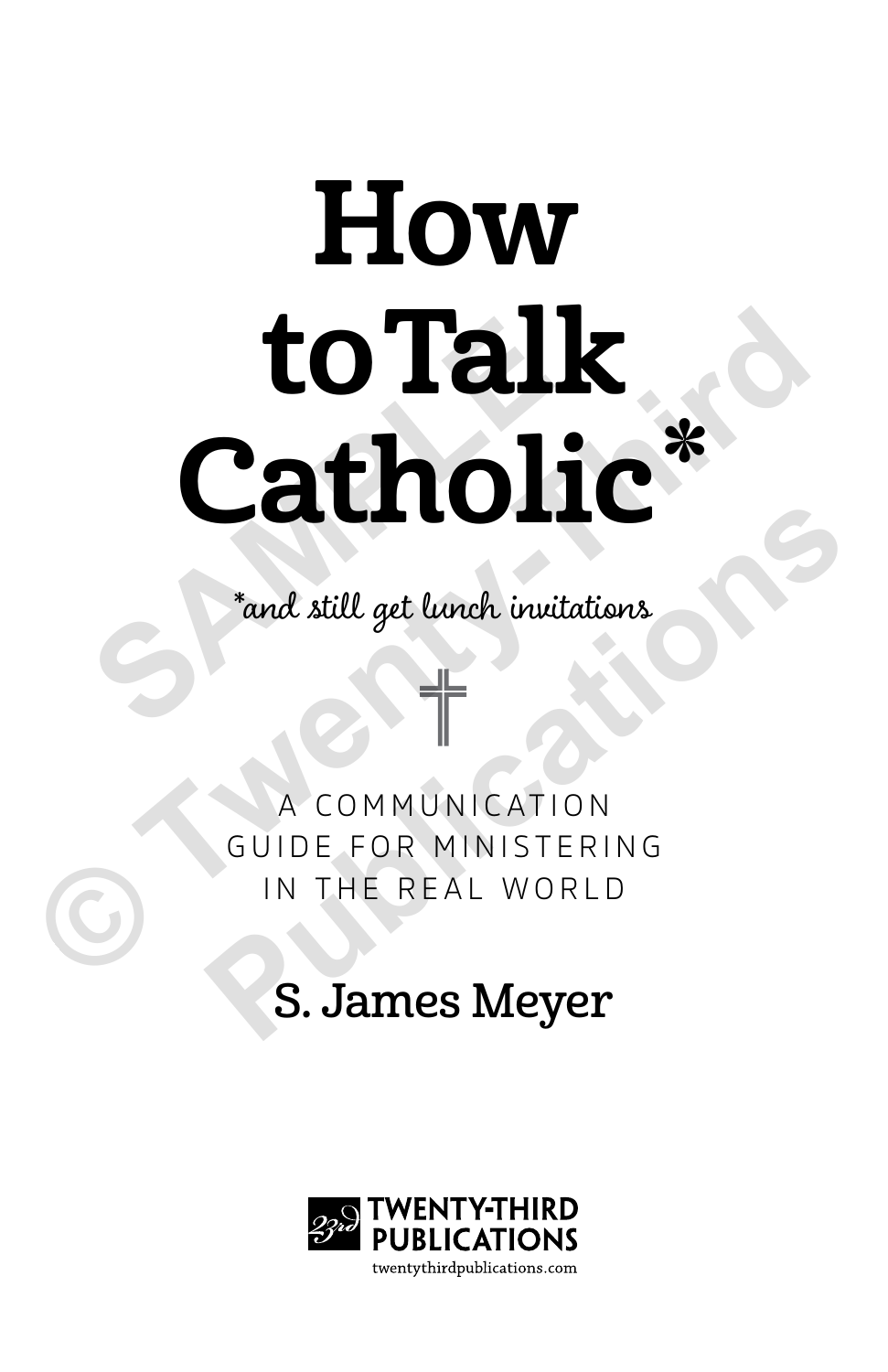## In the beginning was the WORD **SAMPLE 1999 WAS the WORD**<br> **EXAMPLE 1999 WORD**<br>
Followed by a lot of other words<br>
and all these words<br>
meant something important.

followed by a lot of other words

and all these words meant something important. Followed by a lot of other words<br>
and all these words<br>
meant something important.<br>
Because that's what words do.

Because that's what words do. They express and share ideas that touch hearts and stir souls.

*At least they should.*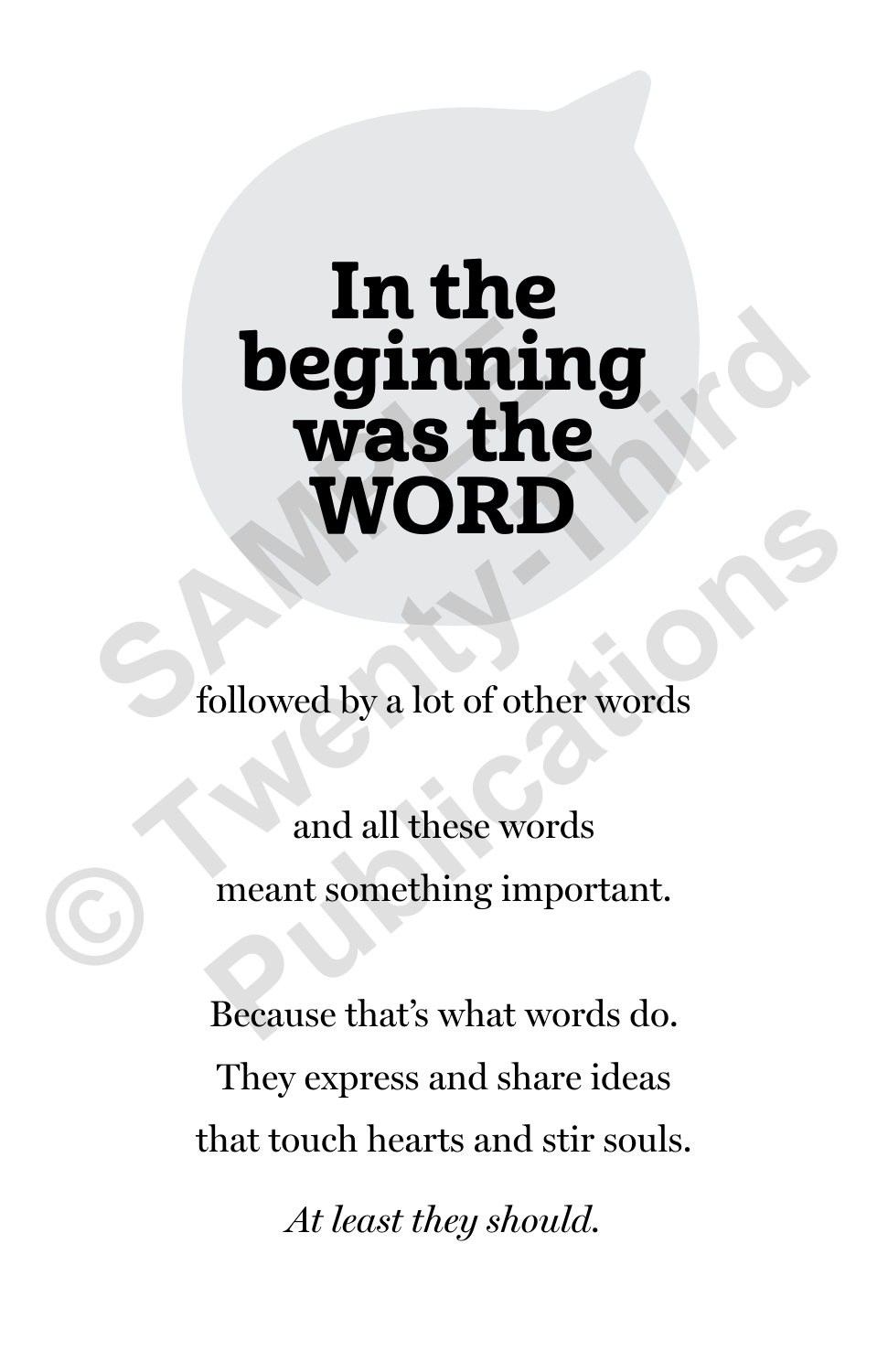#### INTRODUCTION

When I first heard the word "apostolic," I was smitten. Its meaning is rich and rooted, and I liked how its roundness rolled from my mouth. Mostly, the word made me feel both smart and holy, a combination I guess I needed at the time. When I first heard the word "apostolic," I was<br>ing is rich and rooted, and I liked how its rou<br>my mouth. Mostly, the word made me feel bot<br>combination I guess I needed at the time.<br>But when you drop a word like "apostolic<br>

But when you drop a word like "apostolic" into banter with the neighbors between games of backyard Corn Hole, you get ignored. Do it a second time and you won't be invited back. This is not pushback against religion or Catholicism. The same holds true for words like "ontological" and "syllogistic." Such words are like bread knives; they're keen and have a purpose in the kitchen, but you shouldn't pull them out on the bus. When I first heard the word "apostolic," I was smitten. Its meaning is rich and rooted, and I liked how its roundness rolled from my mouth. Mostly, the word made me fiel both smart and holy, a combination I guess I needed th and rooted, and I liked how its roundness rolled from<br>th. Mostly, the word made me feel both smart and holy, a<br>ation I guess I needed at the time.<br>when you drop a word like "apostolic" into banter with<br>thbors between ga

I wrote this booklet because the Catholic Diocese of Green Bay asked me to. Well, I'm not sure this is what they had in mind, but God bless 'em for letting me and the Spirit hash it out. I'm very grateful for that because I'm sure I make their palms sweat at times.

It's worth pausing for a hat tip to Bishop David Ricken and his Round Table for their vision and courage in this regard. Upon deep-dive introspection, they arrived at a point of illumination: the Catholic Church is great at connecting with people who understand the Catholic Church, but not so hot at connecting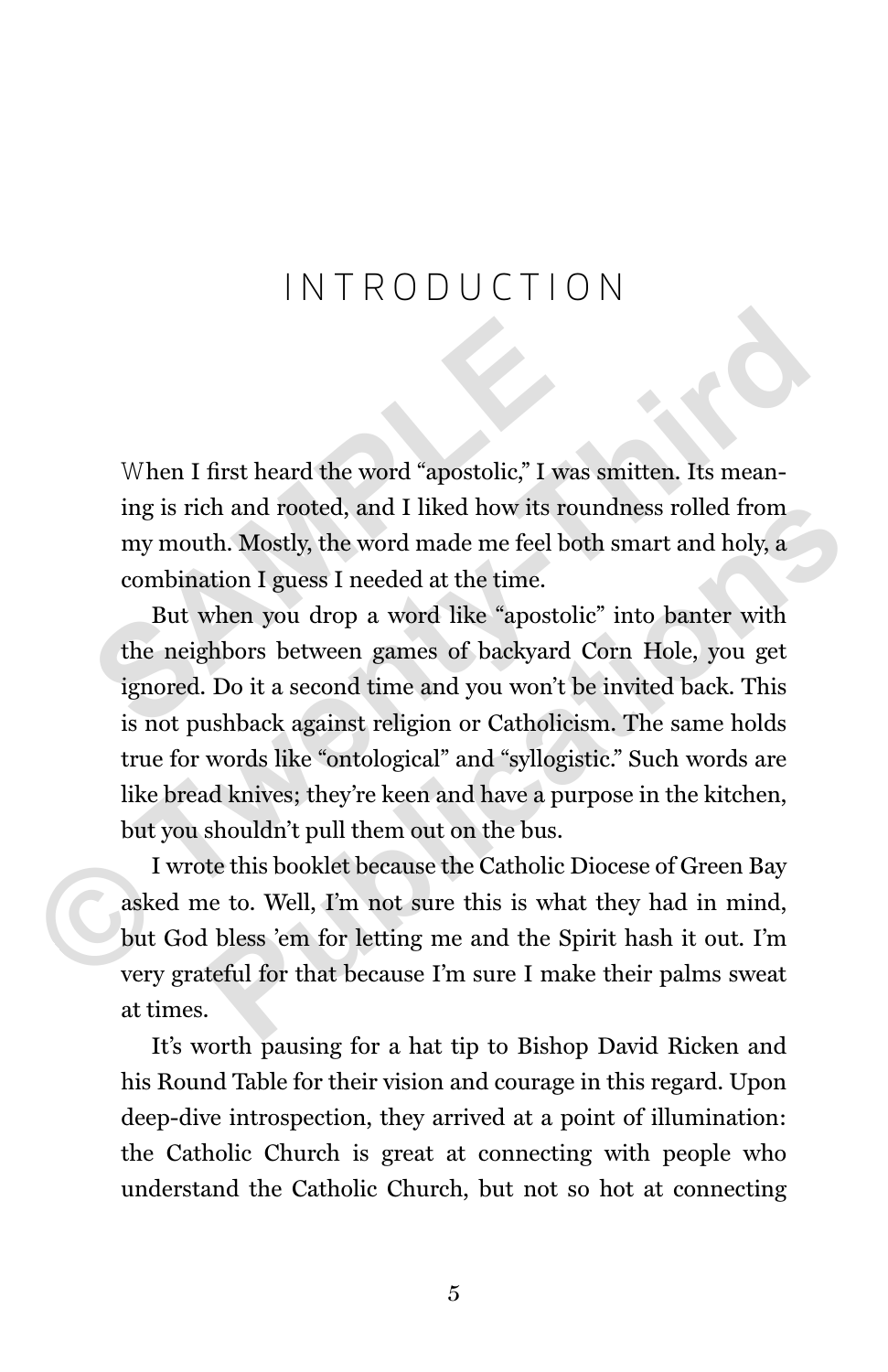with those who do not. And most do not, including many members of the Catholic Church.

Please be forewarned—we're going to have a little fun here, maybe even laugh at ourselves a bit. This doesn't mean churchspeak is a trivial thing. I'll be first to advocate for Catholic literacy. Seriously. I once had a confirmation candidate ask me to explain the difference between Pentecost and holocaust. That's kind of a big deal.

Overall, however, if you're going to play in Texas, you gotta have a fiddle in the band, or so the lyrics say. And that means you'd better understand the difference between a fiddle and a violin. The Catholic Church has a habit of playing concertos at barn dances and then complaining that everyone is leaving the party. These pages offer a guide to meeting people where they're at, which is a prerequisite to walking life's journey with them. Seriously. I once had a confirmation candidate at the difference between Pentecost and holocaust big deal.<br>
Overall, however, if you're going to play in have a fiddle in the band, or so the lyrics say.<br>
you'd better unders Seriously. I once had a confirmation candidate ask me to explain<br>the difference between Pentecost and holocaust. That's kind of a<br>big deal.<br>Overall, however, if you're going to play in Texas, you gotta<br>have a fiddle in the er understand the difference between a fiddle and a<br>e Catholic Church has a habit of playing concertos at<br>res and then complaining that everyone is leaving the<br>se pages offer a guide to meeting people where they're<br>is a pr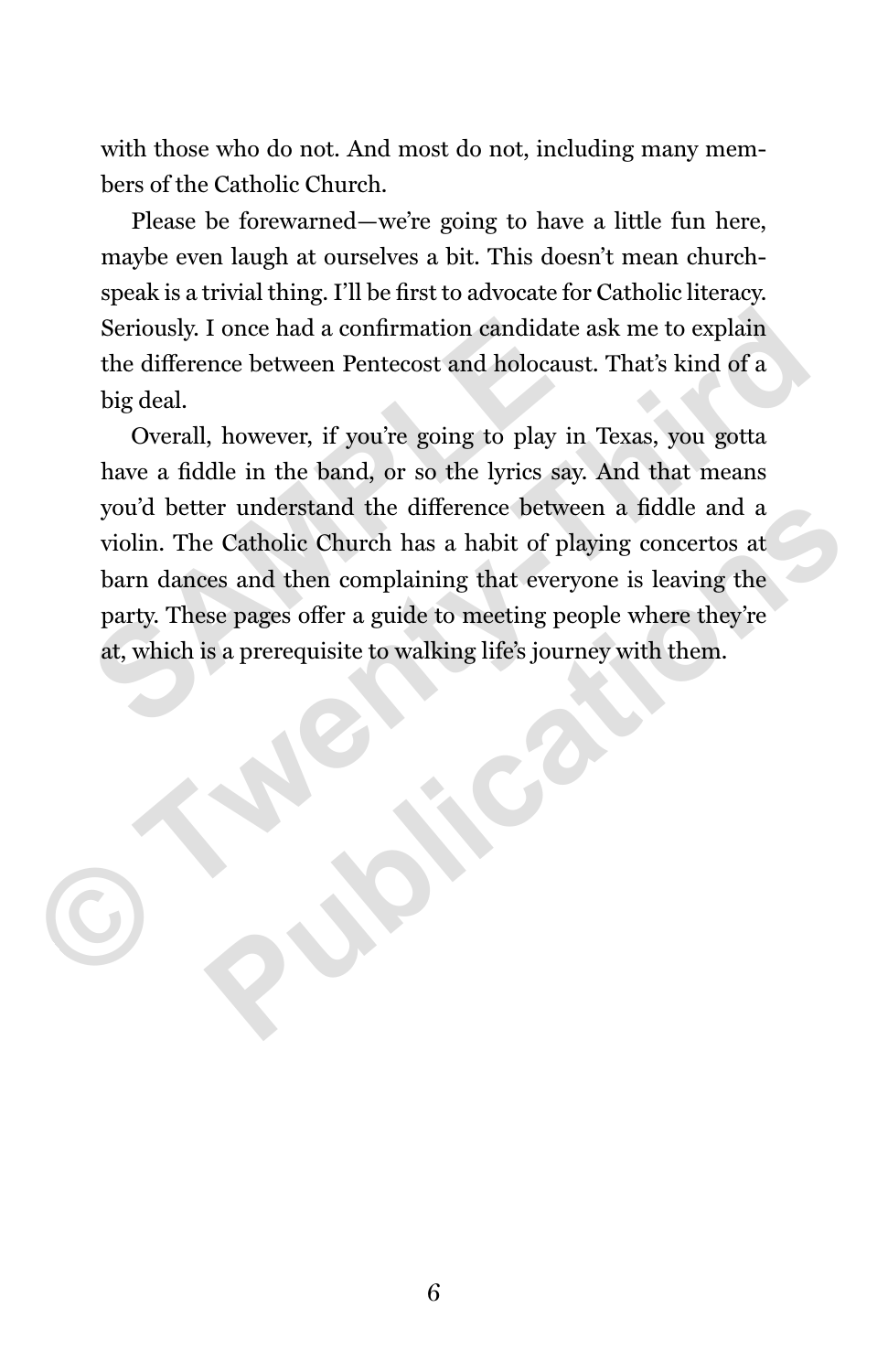

#### Be like God and keep it simple.

So Moses, wandering up a mountain to solve the mystery of the orange glow, comes face to face with God. GOD. Now, I've had to come face to face with some harsh truths, but never THE TRUTH. I've been humbled when facing rejection, dejection, and imperfection. I've been brought to my knees by the superior wisdom of my wife and children. I can't imagine how face-down-in-the-dirt I'd be before God. Good Lord! **So Moses, wandering up a mountain to solve**<br>orange glow, comes face to face with God. GO<br>come face to face with some harsh truths, but n<br>I've been humbled when facing rejection, dej<br>fection. I've been brought to my knees

Moses, being a mere mortal (keep in mind this is all before he became Holy Moses), is overwhelmed. God is giving him his marching orders and God won't take *no* for an answer. Moses isn't sold on the plan. Stuttering and stumbling for a verbal foothold, he tries one last tactic to show God how ill-conceived this is. "Who will I say sent me?" he asks. It's a fair question. They're going to want to know if Moses is blowing smoke or if he has some muscle backing him up. **Be like God and keep it simple.**<br>So Moses, wandering up a mountain to solve the mystery of the orange glow, comes face to face with God. GOD. Now, I've had to come face to face with some harsh truths, but never THE TRUTH. be to face with some harsh truths, but never THE TRUTH.<br>
In humbled when facing rejection, dejection, and imper-<br>
I've been brought to my knees by the superior wisdom of<br>
and children. I can't imagine how face-down-in-the-

God's cheerful, delightful, and almost flippant response is, "I am who I am." That's it. Let's give that space to hang in the air for a moment:

I am who I am.

Perhaps sensing Moses' consternation, God shortens it: "Tell the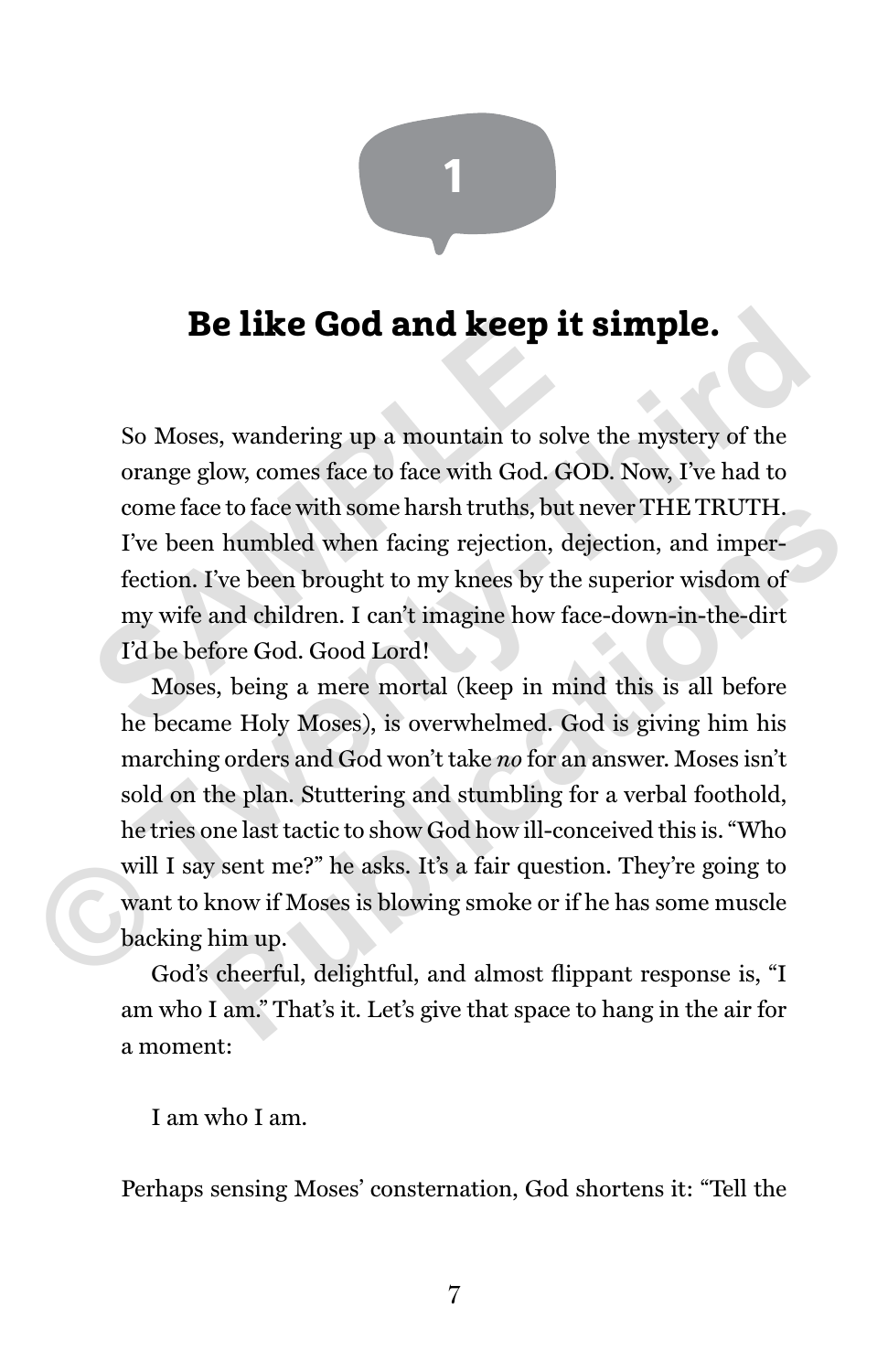Israelites *I am* has sent me to you." (The italics are mine. God never actually emblazoned this text into stone.)

Just like that, the briefest sentence in the history of language, a sentence with only two words and three characters, becomes the most profound statement ever spoken. I am. The Alpha and the Omega. The Creator of all creation. The source of all life and love. I am. It is simultaneously a gross understatement and a profound super statement. It says hardly anything and all of everything. Genius. I am.

Here's the kicker: If God—GOD—can effectively self-identify with such profound simplicity, why can't we talk about following God without using words like "ecclesiastical," "evangelization," and "consubstantial"? Omega. The Creator of all creation. The source of<br>
I am. It is simultaneously a gross understatemer<br>
super statement. It says hardly anything and<br>
Genius. I am.<br>
Here's the kicker: If God—GOD—can effect<br>
with such profound

The intention here is not to incite some sort of churchwide vocabulary reform. Let's not get crazy. I might be a sunshine idealist about the Catholic faith, but I'm a rainy-day realist about the Catholic Church. Coadjutor and presbyterate, like mitres, are probably here to stay whether they're good ideas or not. But that doesn't mean we have to trim them with gold piping and parade them around the show ring at the county fair. Omega. The Creator of all creation. The source of all life and love.<br>
I am. It is simultaneously a gross understatement and a profound<br>
super statement. It says hardly anything and all of everything.<br>
Genius. I am.<br>
Here's profound simplicity, why can't we talk about following<br>out using words like "ecclesiastical," "evangelization,"<br>abstantial"?<br>tention here is not to incite some sort of churchwide<br>y reform. Let's not get crazy. I might be a

The purpose here is to inspire the faithful at ground level, Christ's feet on the street, to speak and write from the mindset of the audience, not from the mindset of the institution. This is, after all, what Jesus did. He spoke of wheat, weeds, wine, sheep, shepherds, and other things with which his audience could relate. He passed up the opportunity to pontificate on repressing the radiance of soul and spoke instead about not keeping your lamp under a bushel.

And that's the whole point—we're much more engaging when we sound relatable and compassionate rather than highbrow and institutional.